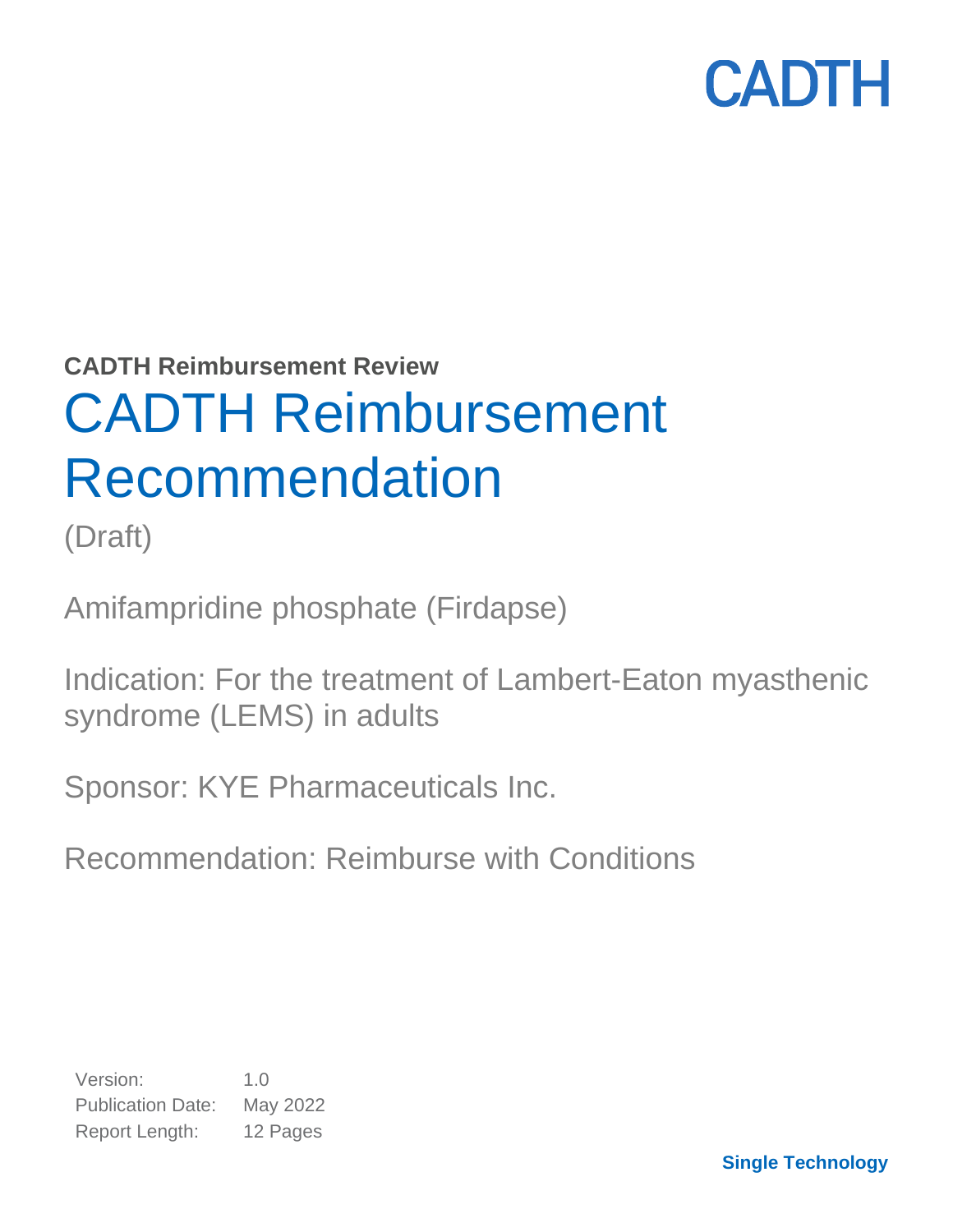**Disclaimer:** The information in this document is intended to help Canadian health care decision-makers, health care professionals, health systems leaders, and policymakers make well-informed decisions and thereby improve the quality of health care services. While patients and others may access this document, the document is made available for informational purposes only and no representations or warranties are made with respect to its fitness for any particular purpose. The information in this document should not be used as a substitute for professional medical advice or as a substitute for the application of clinical judgment in respect of the care of a particular patient or other professional judgment in any decision-making process. The Canadian Agency for Drugs and Technologies in Health (CADTH) does not endorse any information, drugs, therapies, treatments, products, processes, or services.

While care has been taken to ensure that the information prepared by CADTH in this document is accurate, complete, and up-to-date as at the applicable date the material was first published by CADTH, CADTH does not make any guarantees to that effect. CADTH does not guarantee and is not responsible for the quality, currency, propriety, accuracy, or reasonableness of any statements, information, or conclusions contained in any third-party materials used in preparing this document. The views and opinions of third parties published in this document do not necessarily state or reflect those of CADTH.

CADTH is not responsible for any errors, omissions, injury, loss, or damage arising from or relating to the use (or misuse) of any information, statements, or conclusions contained in or implied by the contents of this document or any of the source materials.

This document may contain links to third-party websites. CADTH does not have control over the content of such sites. Use of third-party sites is governed by the third-party website owners' own terms and conditions set out for such sites. CADTH does not make any guarantee with respect to any information contained on such third-party sites and CADTH is not responsible for any injury, loss, or damage suffered as a result of using such third-party sites. CADTH has no responsibility for the collection, use, and disclosure of personal information by third-party sites.

Subject to the aforementioned limitations, the views expressed herein are those of CADTH and do not necessarily represent the views of Canada's federal, provincial, or territorial governments or any third party supplier of information.

This document is prepared and intended for use in the context of the Canadian health care system. The use of this document outside of Canada is done so at the user's own risk.

This disclaimer and any questions or matters of any nature arising from or relating to the content or use (or misuse) of this document will be governed by and interpreted in accordance with the laws of the Province of Ontario and the laws of Canada applicable therein, and all proceedings shall be subject to the exclusive jurisdiction of the courts of the Province of Ontario, Canada.

The copyright and other intellectual property rights in this document are owned by CADTH and its licensors. These rights are protected by the Canadian *Copyright Act* and other national and international laws and agreements. Users are permitted to make copies of this document for non-commercial purposes only, provided it is not modified when reproduced and appropriate credit is given to CADTH and its licensors.

**Redactions:** Confidential information in this document may be redacted at the request of the sponsor in accordance with the *CADTH Drug Reimbursement Review Confidentiality Guidelines.*

**About CADTH:** CADTH is an independent, not-for-profit organization responsible for providing Canada's health care decision-makers with objective evidence to help make informed decisions about the optimal use of drugs, medical devices, diagnostics, and procedures in our health care system.

**Funding:** CADTH receives funding from Canada's federal, provincial, and territorial governments, with the exception of Quebec.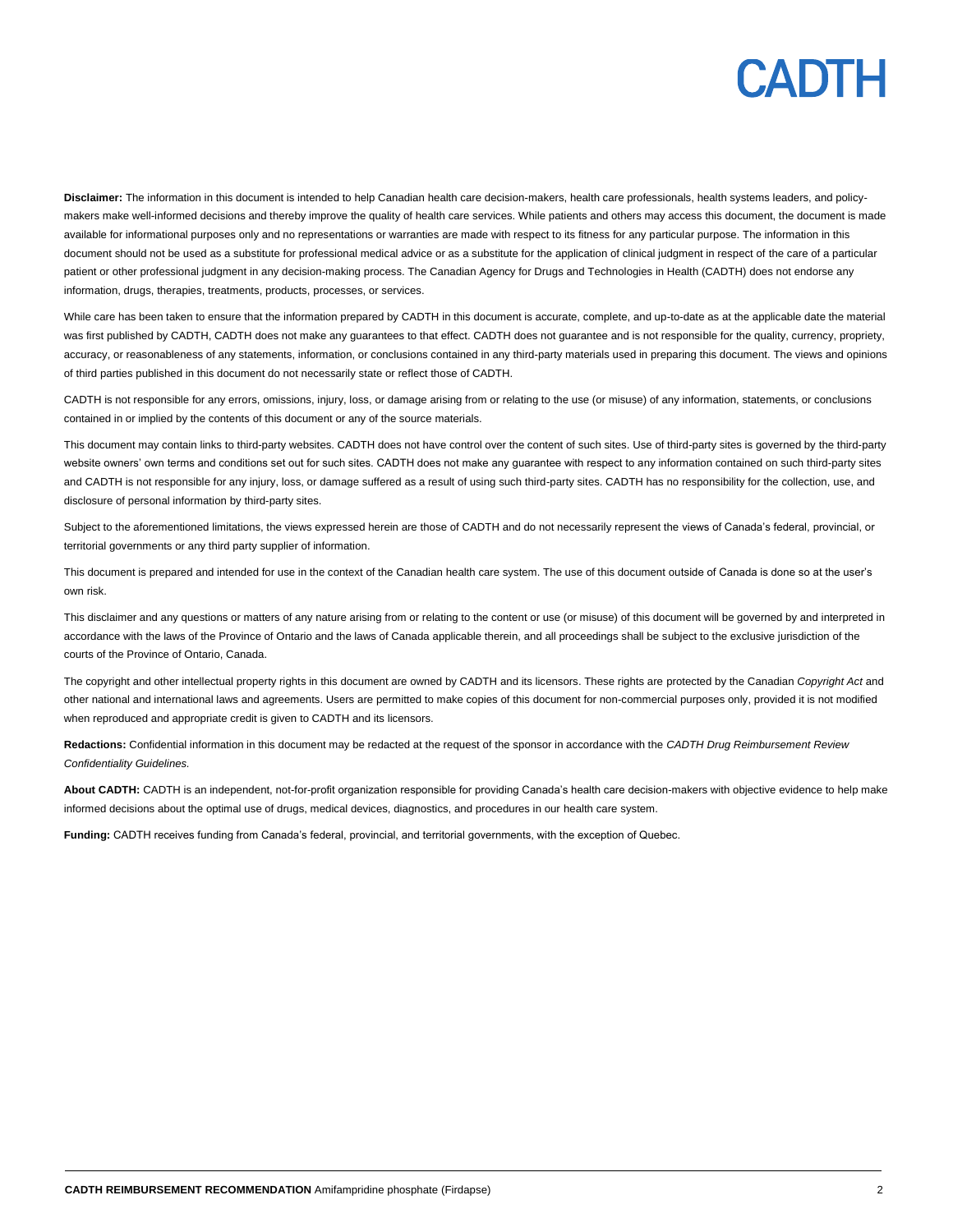### **AMIFAMPRIDINE PHOSPHATE (FIRDAPSE— KYE PHARMACEUTICALS)**

Therapeutic Area: Lambert-Eaton myasthenic syndrome (LEMS)

### **Recommendation**

The CADTH Canadian Drug Expert Committee (CDEC) recommends that amifampridine phosphate be reimbursed for the symptomatic treatment of LEMS only if the conditions listed i[n Table 1](#page-3-0) are met.

### **Rationale for the Recommendation**

Two phase II randomized, double-blind, placebo-controlled studies, LMS-002 (N = 38) and LMS-003 (N = 26), demonstrated that continuous treatment of patients with amifampridine phosphate was associated with a reduction in disability progression compared with patients for whom amifampridine phosphate was replaced with placebo. In LMS-002, patients who discontinued amifampridine phosphate treatment reported a statistically significant disease progression according to the co-primary endpoint of difference in Quantitative Myasthenic Gravis (QMG) Least Squares (LS) means (95% Confidence Interval [CI]) of -1.7 (-3.4, -0.0), p = 0.0452, compared with patients who continued to receive the drug. Similarly, patients in LMS-003 who discontinued amifampridine phosphate reported both a statistically and clinically significant QMG LS means difference of -6.54 (-9.78, -3.29), p = 0.0004.

Patients and the clinical expert identified a need for treatments that can improve activities of daily living and HRQoL. The effect of amifampridine on health-related quality of life (HRQoL) and productivity was not evaluated in the LMS-002 and LMS-003 studies and thus remains unknown.

The pharmacoeconomic model submitted by the sponsor compared the cost of amifampridine phosphate to amifampridine base. Using the sponsor submitted price for amifampridine phosphate and publicly listed prices for all other drug costs, amifampridine phosphate was less costly compared with amifampridine base and considered similarly effective.

The cost-effectiveness of amifampridine phosphate compared to best supportive care is unknown, due to a lack of comparative evidence. CADTH estimated that a price reduction would be needed in order to achieve a willingness to pay threshold of \$50,000 per QALY.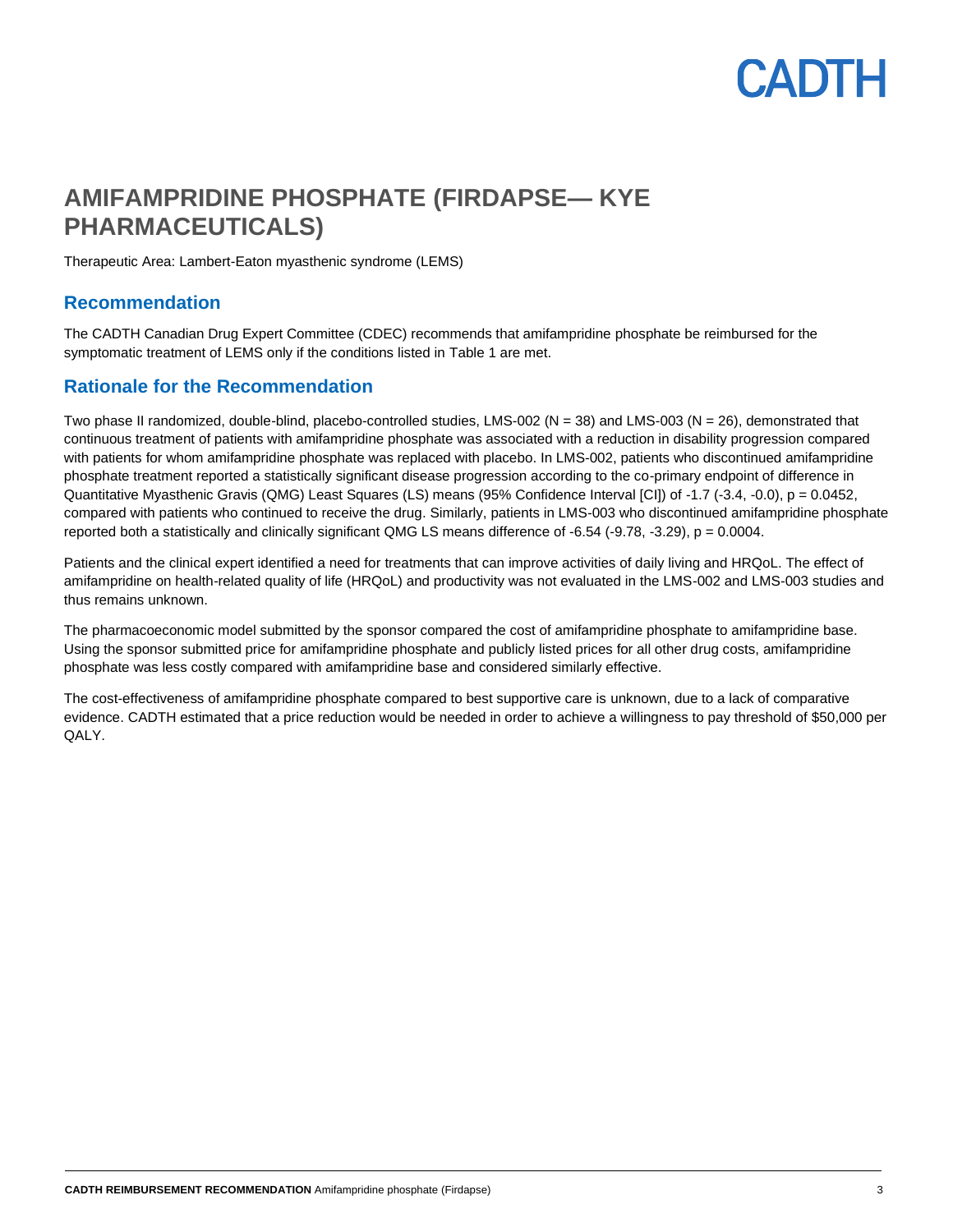|    | <b>Reimbursement Condition</b>                                                                                                                                                                          | <b>Reason</b>                                                                                                                                                                                                                                                                                                                                          | <b>Implementation Guidance</b>                                                                                                                                                                                                                                                                                                                                                                                                                                                                                                                                                                                                                                                                                                                                                                                                                                                     |
|----|---------------------------------------------------------------------------------------------------------------------------------------------------------------------------------------------------------|--------------------------------------------------------------------------------------------------------------------------------------------------------------------------------------------------------------------------------------------------------------------------------------------------------------------------------------------------------|------------------------------------------------------------------------------------------------------------------------------------------------------------------------------------------------------------------------------------------------------------------------------------------------------------------------------------------------------------------------------------------------------------------------------------------------------------------------------------------------------------------------------------------------------------------------------------------------------------------------------------------------------------------------------------------------------------------------------------------------------------------------------------------------------------------------------------------------------------------------------------|
|    | <b>Initiation</b>                                                                                                                                                                                       |                                                                                                                                                                                                                                                                                                                                                        |                                                                                                                                                                                                                                                                                                                                                                                                                                                                                                                                                                                                                                                                                                                                                                                                                                                                                    |
| 1. | Amifampridine phosphate should<br>be reimbursed when initiated in<br>adult patients with LEMS who<br>are 18 years of age and older.                                                                     | The LMS-002 and LMS-003 trials<br>demonstrated a clinical benefit in adult<br>patients with LEMS. The Heath Canada<br>indication specifies that amifampridine is<br>only to be used in patients 18 years of age<br>and older.                                                                                                                          |                                                                                                                                                                                                                                                                                                                                                                                                                                                                                                                                                                                                                                                                                                                                                                                                                                                                                    |
|    | <b>Renewal</b>                                                                                                                                                                                          |                                                                                                                                                                                                                                                                                                                                                        |                                                                                                                                                                                                                                                                                                                                                                                                                                                                                                                                                                                                                                                                                                                                                                                                                                                                                    |
| 2. | Patients should be assessed for<br>a response to treatment within 3<br>months of initiating<br>amifampridine using the 3TUG<br>test (>30% improvement<br>compared to baseline or<br>continued response) | Although studies LMS-002 and LMS-003<br>used QMG as their primary outcome,<br>clinical experts noted that the 3TUG is the<br>preferred outcome measure used in clinical<br>practice and that titration to the optimal<br>effective dose requires between 2 and 3<br>months.                                                                            | The 3TUG test is only designed to<br>measure response in ambulatory patients.<br>Given that LEMS is a rare condition and<br>that no other effective treatments are<br>available, public drug plans should<br>consider reimbursement for patients who<br>are non-ambulatory, and therefore unable<br>to complete the 3TUG test, on a case-by-<br>case basis. This guidance is based on the<br>opinion of clinical experts; no evidence<br>evaluating a response to LEMS in non-<br>ambulatory patients was available for this<br>review.<br>Alternative measurements may include<br>various combinations of neurologic exams<br>(e.g., cranial nerve testing, strength,<br>reflexes), electrophysiology study (e.g.,<br>CMAP amplitude before and after max<br>voluntary contraction performed before and<br>after treatment), and the QMG score,<br>depending on clinic resources. |
|    | <b>Prescribing</b>                                                                                                                                                                                      |                                                                                                                                                                                                                                                                                                                                                        |                                                                                                                                                                                                                                                                                                                                                                                                                                                                                                                                                                                                                                                                                                                                                                                                                                                                                    |
| 3. | The patient should be under the<br>care of a neurologist with<br>expertise in managing LEMS                                                                                                             | There is potential for misdiagnosis or<br>delayed diagnosis due to the rarity of<br>LEMS.<br>Accurate diagnosis by a clinician with<br>experience and expertise in diagnosing<br>and treating LEMS is important to ensure<br>that amifampridine is prescribed for<br>appropriate patients.                                                             | Patient access to a neurologist with<br>experience in the management of LEMS<br>may vary across jurisdictions, especially for<br>those who live in rural areas. For such<br>patients, a virtual assessment by a<br>neurologist would be acceptable before<br>prescribing amifampridine.                                                                                                                                                                                                                                                                                                                                                                                                                                                                                                                                                                                            |
|    | <b>Pricing</b>                                                                                                                                                                                          |                                                                                                                                                                                                                                                                                                                                                        |                                                                                                                                                                                                                                                                                                                                                                                                                                                                                                                                                                                                                                                                                                                                                                                                                                                                                    |
| 4. | A reduction in price                                                                                                                                                                                    | CADTH could not estimate the<br>comparative efficacy of amifampridine<br>phosphate versus best supportive care due<br>to a lack of evidence. As such, the cost-<br>effectiveness of amifampridine phosphate<br>is unknown.<br>Assuming comparable efficacy and safety<br>with amifampridine base, a price reduction<br>of at least 70% is required for |                                                                                                                                                                                                                                                                                                                                                                                                                                                                                                                                                                                                                                                                                                                                                                                                                                                                                    |

### <span id="page-3-0"></span>**Table 1: Reimbursement Conditions and Reasons**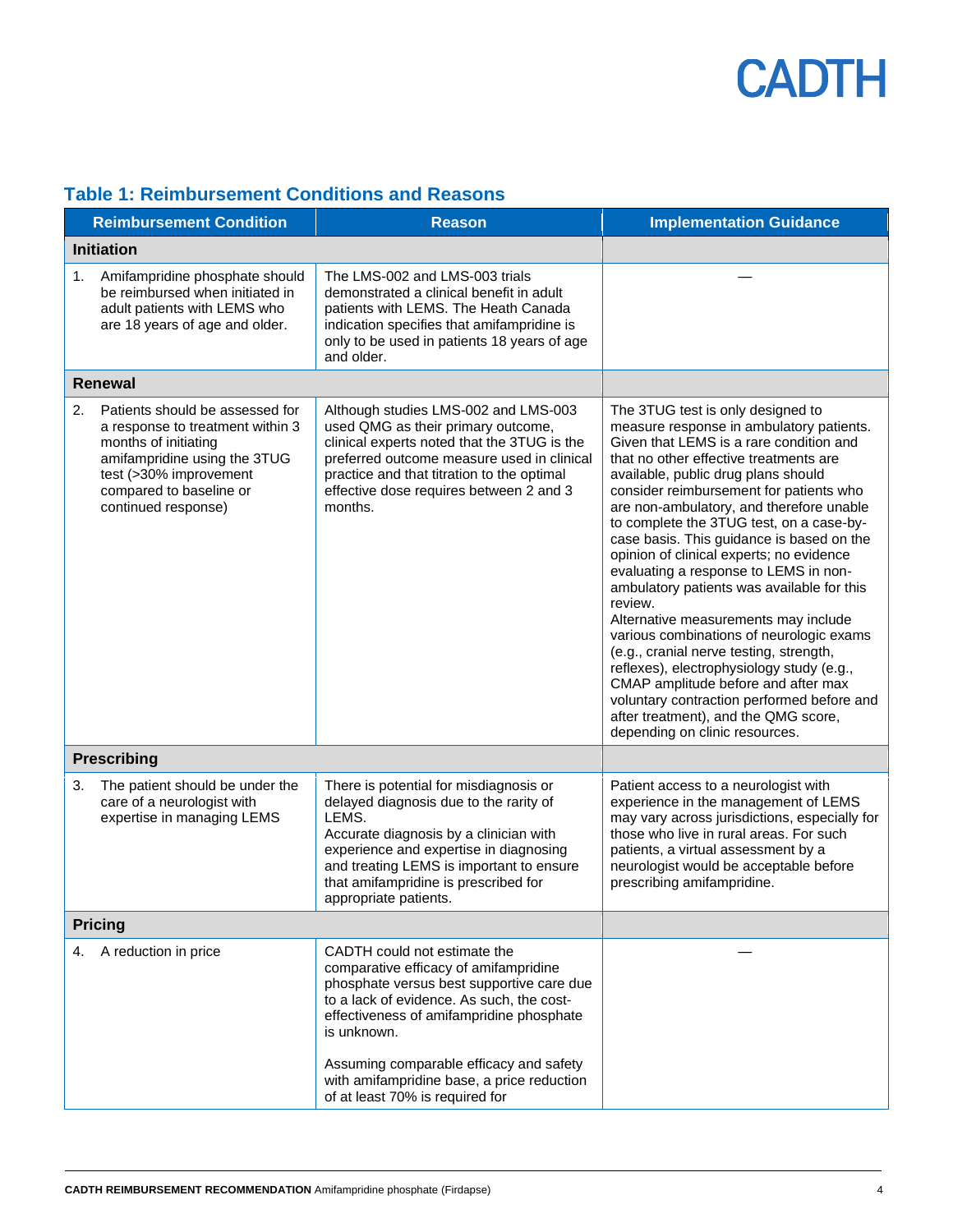| <b>Reimbursement Condition</b>                                                 | <b>Reason</b>                                                                                                                                                                                                                             | <b>Implementation Guidance</b> |
|--------------------------------------------------------------------------------|-------------------------------------------------------------------------------------------------------------------------------------------------------------------------------------------------------------------------------------------|--------------------------------|
|                                                                                | amifampridine phosphate to be considered<br>cost-effective at a willingness-to-pay<br>threshold of \$50,000 per QALY. This<br>estimate is subject to a high degree of<br>uncertainty, and additional price reduction<br>may be warranted. |                                |
| <b>Feasibility of Adoption</b>                                                 |                                                                                                                                                                                                                                           |                                |
| The feasibility of adoption of<br>amifampridine phosphate must<br>be addressed | At the submitted price, the magnitude of<br>uncertainty in the budget impact must be<br>addressed to ensure the feasibility of<br>adoption, given the difference between the<br>sponsor's estimate and CADTH's estimate.                  |                                |

3TUG = Triple-Timed Up-and-Go; CMAP = compound muscle action potential; LEMS = Lambert-Eaton myasthenic syndrome; QMG = quantitative myasthenia gravis

### **Discussion Points**

- CDEC heard from clinical experts that amifampridine base is available through the Health Canada Special Access Programme (SAP) and is the current standard of care for the treatment of all patients with LEMS. No other effective alternative treatment options are currently available.
- CDEC discussed the lack of a minimal important difference (MID) for the QMG or SGI in LEMS. CDEC and the expert noted that QMG is not the ideal scale to measure LEMS outcomes, since it captures myasthenia gravis-specific elements (such as ocular and bulbar involvement) that are not expected to be affected by LEMS. Nevertheless, CDEC agreed with the expert that using a less specific scoring system would bias against detection of a clinical benefit resulting from a pharmacological treatment.
- CDEC noted that treatment-naive patients and patients with paraneoplastic syndrome were not well represented in the study samples. According to the clinical expert, treatment effect of amifampridine phosphate is not expected to differ substantially in these patient populations, although treatment-naive patients may experience more side effects that may decrease over time.
- CDEC considered that best supportive care would be the appropriate comparator rather than amifampridine base in the pharmaceoeconomic analysis if the base form is not marketed in Canada and not covered under public drug plans. CDEC suggests flexibility in the implementation of reimbursement recommendations related to various forms of amifampridine, to ensure patients are not penalized.

### **Background**

Lambert-Eaton myasthenic syndrome (LEMS) is a rare autoimmune disorder of the neuromuscular junction. In approximately 90% of diagnosed patients, LEMS occurs as a result of the production of antibodies against the P/Q type voltage-gated calcium channels; this ultimately prevents muscle contraction. There are two forms of LEMS: paraneoplastic and primary autoimmune. Approximately 50% to 60% of LEMS cases are paraneoplastic and are most commonly associated with small-cell lung cancer (SCLC). LEMS associated with other autoimmune diseases is referred to as primary autoimmune LEMS. Symptoms associated with both forms of LEMS include proximal muscle weakness, autonomic disturbance, and depressed tendon reflexes.

The estimated incidence of LEMS ranges from 0.2 to 0.5 per million and the prevalence of LEMS ranges from 2.3 to 2.6 per million based on published studies from Denmark, the Netherlands, and the US. Amifampridine, both the phosphate and base form, have been used as a first line of therapy for both paraneoplastic and primary autoimmune forms of LEMS in Canada and internationally for over 30 years for the symptomatic treatment of LEMS despite it not being commercially available in Canada until 2020.

Amifampridine phosphate is indicated for the symptomatic treatment of LEMS in adults. Amifampridine phosphate was granted priority review by Health Canada and received a Notice of Compliance (NOC) on July 31, 2020. Amifampridine phosphate is a broad-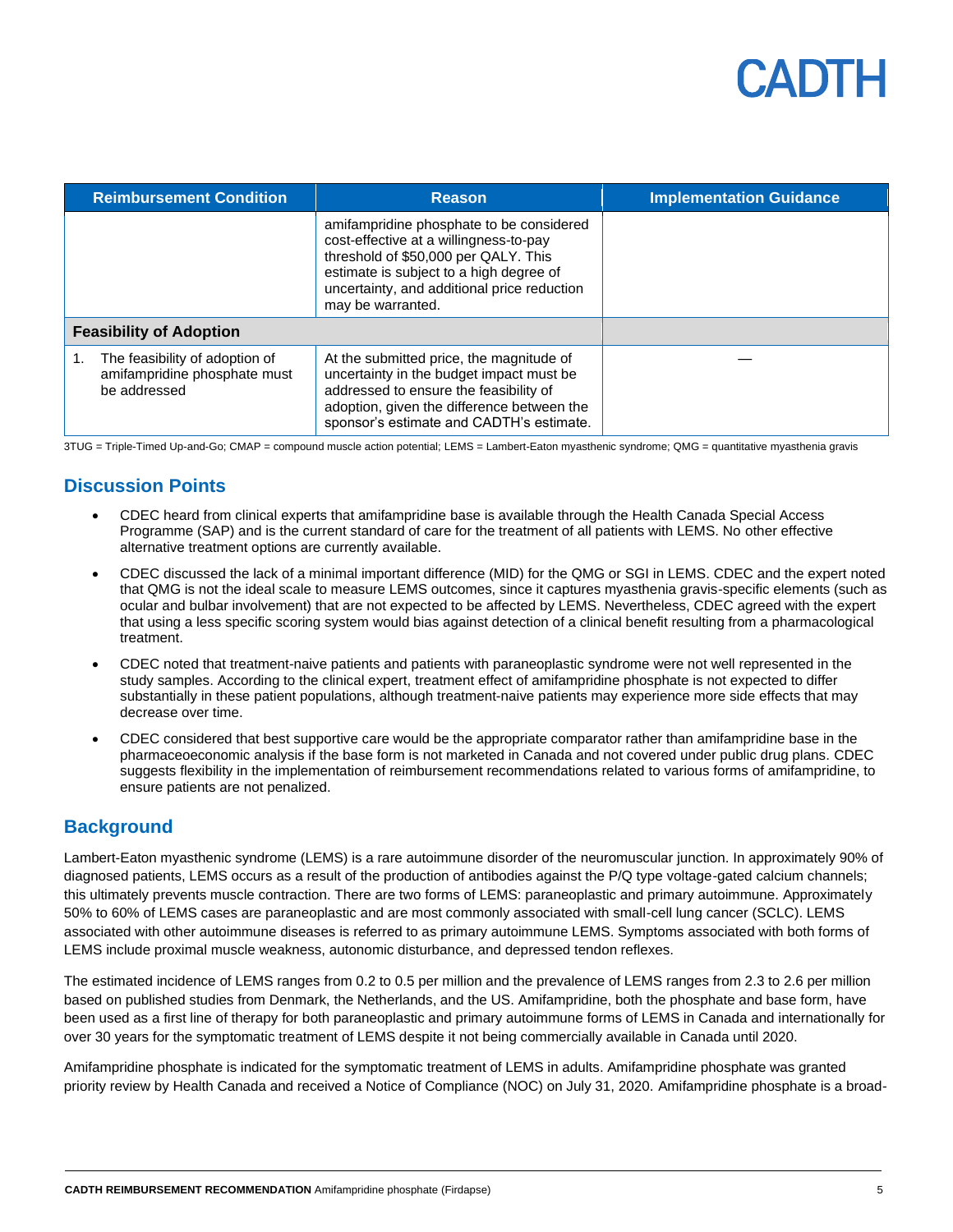

spectrum potassium channel blocker available in tablet form and the maximum total daily dosage recommended in the product monograph is 80 mg.

### **Sources of Information Used by the Committee**

To make their recommendation, the Committee considered the following information:

- A review of the 2 phase III, double-blind, randomized, discontinuation clinical studies and 1 bioequivalence study in adult patients with LEMS
- Patients perspectives was provided by 1 patient testimonial
- Input from public drug plans and cancer agencies that participate in the CADTH review process
- 1 clinical specialist with expertise diagnosing and treating patients with LEMS
- A review of the pharmacoeconomic model and report submitted by the sponsor

#### **Stakeholder Perspectives**

#### Patient Input

In absence of patient group input, one testimonial of the experiences of a Canadian individual with LEMS was accepted for this CADTH review given the rarity of LEMS in Canada.

The patient testimonial highlighted symptoms of LEMS including worsening arm, core, and leg strength, dry mouth, difficulty swallowing, muscle weakness, and becoming fall prone. The patient specified that their disease experience led to their inability to continue working.

The patient was initially treated with pyridostigmine and then amifampridine. Treatment with amifampridine was reported to increase the patient's mobility and independence (e.g., ability to rise from a seated position without assistance, ability to navigate stairs safely) and symptoms (e.g., improvement in dry mouth and swallowing).

The patient testimonial highlighted the desire for improvement in muscle strength and bodily functions with the goal of performing daily activities with a sense of normalcy.

#### Clinician input

The clinical expert consulted by CADTH for this review identified access to amifampridine as the main unmet need for patients with LEMS as amifampridine has historically been accessed through compassionate use.

The clinical expert considers amifampridine to be the first line of therapy for the treatment of LEMS and agreed that there is no acceptable alternative to it for the symptomatic treatment of LEMS. Despite poorer prognosis of patients with the paraneoplastic form of LEMS, the clinical expert states that all patients with LEMS should have access to amifampridine.

Improvement in health-related quality of life (HRQoL) and functional ADLs is the ultimate goal of treatment for patients with LEMS based on input from the clinical expert consulted by CADTH. The ideal assessment of treatment effect consists of the patient's subjective response, neurological exam, Triple Timed Up and Go (3TUG) test (or alternative assessment), and electrophysiological study. However, variability in clinicians' assessment of response to treatment is noted in the Canadian clinical setting.

The diagnosis and treatment for patients with LEMS is overseen by a specialist in neurology. Assessment of response to treatment with amifampridine typically involves assessment at baseline (pre-treatment), once within the first month (typically within a week or two of initiation), and every three months until it is perceived by the treating clinician that the patient's symptoms are being appropriately managed.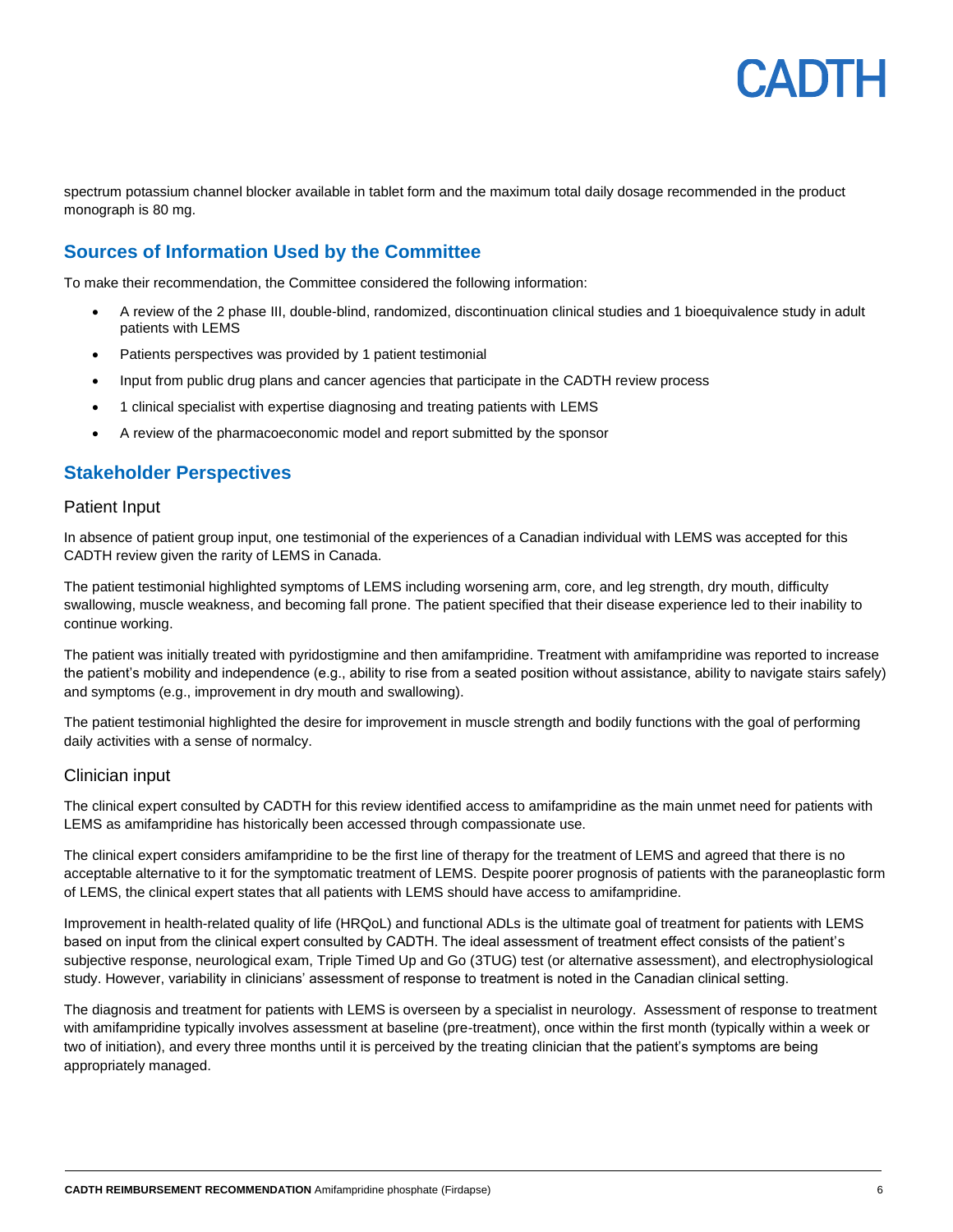The clinical expert states that patients who respond to amifampridine are expected to continue treatment throughout their life. Patients who discontinue treatment with amifampridine include patients whose symptoms do not improve based on a combination of the following: patient's subjective response, objective neurological exam, 3TUG (or alternative assessment), electrophysiological study.

### Drug Program Input

Input was obtained from the drug programs that participate in the CADTH reimbursement review process. The clinical experts consulted by CADTH provided advice on the potential implementation issues raised by the drug programs.

### **Table 2: Summary of Drug Plan Input and Clinical Expert Response**

| <b>Questions</b>                                                                                                                                                                                                                                                                                                                                                                                                                                                                                                                                                                                                                                                                                                                      | <b>CADTH Response</b>                                                                                                                                                                                                                                                                                                                                                                                                                                                                                                                                                                                                                                                                                                                                                                                                                                                    |
|---------------------------------------------------------------------------------------------------------------------------------------------------------------------------------------------------------------------------------------------------------------------------------------------------------------------------------------------------------------------------------------------------------------------------------------------------------------------------------------------------------------------------------------------------------------------------------------------------------------------------------------------------------------------------------------------------------------------------------------|--------------------------------------------------------------------------------------------------------------------------------------------------------------------------------------------------------------------------------------------------------------------------------------------------------------------------------------------------------------------------------------------------------------------------------------------------------------------------------------------------------------------------------------------------------------------------------------------------------------------------------------------------------------------------------------------------------------------------------------------------------------------------------------------------------------------------------------------------------------------------|
| <b>Considerations for initiation of therapy</b>                                                                                                                                                                                                                                                                                                                                                                                                                                                                                                                                                                                                                                                                                       |                                                                                                                                                                                                                                                                                                                                                                                                                                                                                                                                                                                                                                                                                                                                                                                                                                                                          |
| Ruzurgi has HC indication for 6 years of age and older;<br>Firdapse only for adult patients 18 years of age and older.<br>Discussion point for Ruzurgi recommendation notes that<br>although patients enrolled in the DAPPER study ranged from<br>23 to 83 years of age, given the general mechanism of<br>action, amifampridine is expected to be effective across age<br>groups covered by the Health Canada indication. Pediatric<br>patients are generally treated similarly to adult patients<br>according to clinical expert.<br>Could the recommendation include implementation<br>$\bullet$<br>guidance or discussion points addressing the age<br>restriction to provide some flexibility to consider<br>pediatric patients? | The clinical expert suggested that pediatric patients are generally<br>treated similarly to adult patients and maintained that<br>amifampridine base and phosphate forms have a similar profile,<br>However, the Health Canada approved indication for<br>amifampridine phosphate is limited to adult patients 18 years of<br>age and older. Thus, CDEC is unable to make a recommendation<br>beyond the target population set for this review.                                                                                                                                                                                                                                                                                                                                                                                                                          |
| Considerations for continuation or renewal of therapy                                                                                                                                                                                                                                                                                                                                                                                                                                                                                                                                                                                                                                                                                 |                                                                                                                                                                                                                                                                                                                                                                                                                                                                                                                                                                                                                                                                                                                                                                                                                                                                          |
| Consider alignment with Ruzurgi renewal criteria. The 3TUG<br>test is appropriate for ambulatory patients with LEMS.                                                                                                                                                                                                                                                                                                                                                                                                                                                                                                                                                                                                                  | CDEC indicated that 3TUG was not assessed in LMS-002 and<br>was exploratory in LMS-003. T25MWT was also suggested by the<br>clinical expert as the closest alternate to the 3TUG and this too<br>could be considered. This assessment was not found to be<br>different on LMS-002. Considering the variability of resources<br>across Canada, a combination of assessments as determined by<br>the treating physician would be reasonable.                                                                                                                                                                                                                                                                                                                                                                                                                               |
| <b>Considerations for discontinuation of therapy</b>                                                                                                                                                                                                                                                                                                                                                                                                                                                                                                                                                                                                                                                                                  |                                                                                                                                                                                                                                                                                                                                                                                                                                                                                                                                                                                                                                                                                                                                                                                                                                                                          |
| Will loss of response be defined by anything other than the<br>3TUG test?<br>If not, consider alignment with Ruzurgi - A response to<br>treatment is defined as an improvement of at least 30% on<br>the 3TUG test. Also, consider alignment with Ruzurgi for<br>implementation guidance re: 3TUG test only in ambulatory<br>patients. Case-by-case assessment for non-ambulatory<br>patients.                                                                                                                                                                                                                                                                                                                                        | CDEC agreed that the 3TUG test is only designed to measure<br>response in ambulatory patients. Given that LEMS is a rare<br>condition and that no other effective treatments are available,<br>public drug plans should consider reimbursement for patients who<br>are non-ambulatory, and therefore unable to complete the 3TUG<br>test, on a case-by-case basis. This guidance is based on the<br>opinion of clinical experts; no evidence evaluating a response to<br>LEMS in non-ambulatory patients was available for this review.<br>Alternative assessments may include various combinations of<br>neurologic exams (e.g., cranial nerve testing, strength, reflexes),<br>electrophysiology study (e.g., CMAP amplitude before and after<br>max voluntary contraction performed before and after treatment),<br>and the QMG score, depending on clinic resources. |
| <b>Considerations for prescribing of therapy</b>                                                                                                                                                                                                                                                                                                                                                                                                                                                                                                                                                                                                                                                                                      |                                                                                                                                                                                                                                                                                                                                                                                                                                                                                                                                                                                                                                                                                                                                                                                                                                                                          |
| Consider alignment with Ruzurgi - The patient should be<br>under the care of a neurologist with expertise in managing<br>LEMS. Include the same implementation guidance re: virtual<br>assessment by a neurologist would be acceptable                                                                                                                                                                                                                                                                                                                                                                                                                                                                                                | CDEC agrees that the patient should be under the care of a<br>neurologist with expertise in managing LEMS, and virtual<br>assessment by a neurologist would be acceptable.                                                                                                                                                                                                                                                                                                                                                                                                                                                                                                                                                                                                                                                                                               |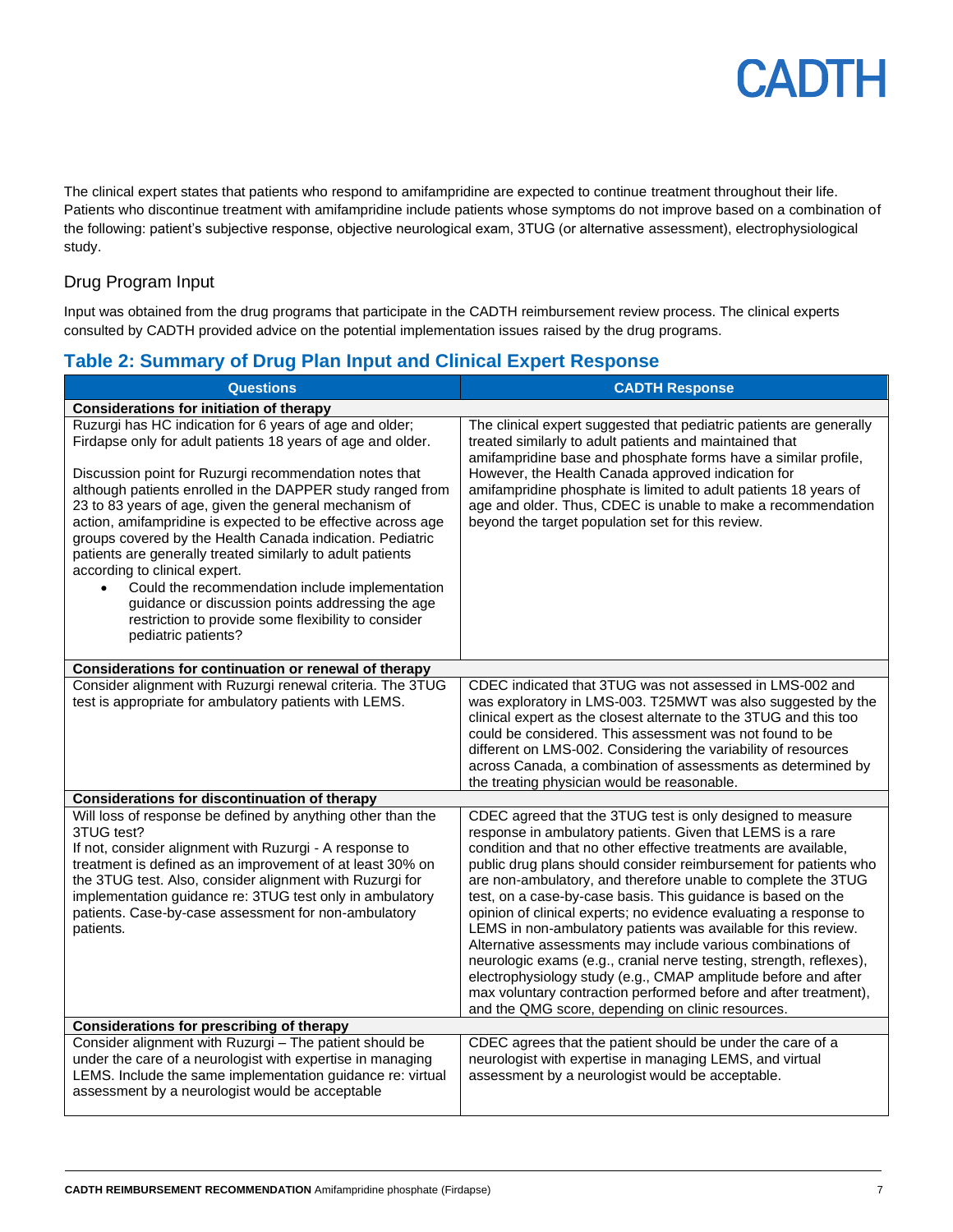| <b>Questions</b>                                                                                                                                                                                                                                                                                                                                                                                                                                                                                                                                                                                  | <b>CADTH Response</b>                                                                           |
|---------------------------------------------------------------------------------------------------------------------------------------------------------------------------------------------------------------------------------------------------------------------------------------------------------------------------------------------------------------------------------------------------------------------------------------------------------------------------------------------------------------------------------------------------------------------------------------------------|-------------------------------------------------------------------------------------------------|
| <b>System and economic issues</b>                                                                                                                                                                                                                                                                                                                                                                                                                                                                                                                                                                 |                                                                                                 |
| Drug cost \$21.90 per tablet. The annual treatment<br>$\bullet$<br>costs (including mark-up charges and dispensing<br>fees) per patient for FIRDAPSE was \$14K less<br>costly relative to that of Ruzurgi. These cost-<br>savings are driven by the 20% lower unit price of<br>FIRDAPSE on a per-tablet basis compared to<br>Ruzurgi (\$27.40/10 mg tablet).<br>Annual treatment cost \$55,200 vs \$69,000 for<br>$\bullet$<br>Ruzurgi.<br>The potential NOC withdrawal of Ruzurgi could<br>٠<br>impact pCPA negotiations for Firdapse.<br>Ruzurgi is under active negotiation at this time.<br>٠ | CDEC acknowledges the cost of amifampridine products and the<br>issues with the NOC withdrawal. |

3TUG = triple timed up and go; CDEC = Canadian Drug Expert Committee; HC = Health Canada; LEMS = Lambert-Eaton Myasthenic Syndrome; NOC = notice of compliance; pCPA = pan Canadian Pharmaceutical Alliance; QMG = quantitative myasthenia gravis

### **Clinical Evidence**

#### Description of studies

Two pivotal trials, LMS-002 (N = 38) and LMS-003 (N = 26), were included in the CADTH systematic review. Both studies were phase III, multicenter, randomized, double-blind, placebo-controlled withdrawal studies that aimed to assess the safety and efficacy of amifampridine phosphate for the treatment of LEMS in adult patients.

LMS-002 was composed of 4 parts in addition to an initial screening phase. The open-label run-in phase, in which all patients received amifampridine phosphate, allowed the investigator to titrate to the optimal dose regimen for each patient. Patients that were amifampridine phosphate naïve were required to achieve a ≥3-point improvement in Quantitative Myasthenic Gravis (QMG) from the score reported at screening. All patients were required to have received amifampridine (phosphate or base) for a minimum of 91 days and a stable dose of amifampridine phosphate for a minimum of 7 days. On day 1 of Part 2, patients were randomized to either continue receiving the established amifampridine phosphate dose, or to taper treatment to placebo. Patients in the discontinuation group were tapered over the course of 7 days. On day 1 of part 3, patients in the discontinuation group received only placebo and continued with this regimen for 7 days. After the 14-day double-blind period of parts 2 and 3, all patients were transitioned to openlabel amifampridine phosphate in the long-term safety phase of the trial.

LMS-003 consisted of a 4-day double-blind withdrawal period. All patients were previously enrolled in an expanded access program and required to be on a stable dose of amifampridine phosphate for 1-week prior to randomization. Patients were randomized to either maintain their regular amifampridine phosphate dose or placebo for days 1 through 4. Efficacy assessments were conducted on Day 0 and Day 4 following the final blinded dose. Following the study patients were permitted to return to the expanded access program.

#### Efficacy Results

In LMS-002, patients who discontinued amifampridine phosphate treatment reported a statistically significant disease progression according to the co-primary endpoint of difference in QMG Least Squares (LS) means (95% Confidence Interval [CI]) of -1.7 (-3.4, - 0.0), with a P value of 0.0452. Though this result is statistically significant, it is below the identified clinically significant threshold of 2.6 units (note that this threshold was determined in Myasthenia Gravis [MG] patients, no such threshold has been identified in patients with LEMS). Similarly, the co-primary endpoint of LMS-003 was difference in QMG LS means (95% CI), reporting both a statistically and clinically significant difference of -6.54 (-9.78, -3.29), with a P value of 0.0004.

The second co-primary endpoint in both LMS-002 and LMS-003 was Subject Global Impression (SGI). There was a statistically significant disease progression in patients that discontinued amifampridine phosphate according to difference in LS means (95% CI)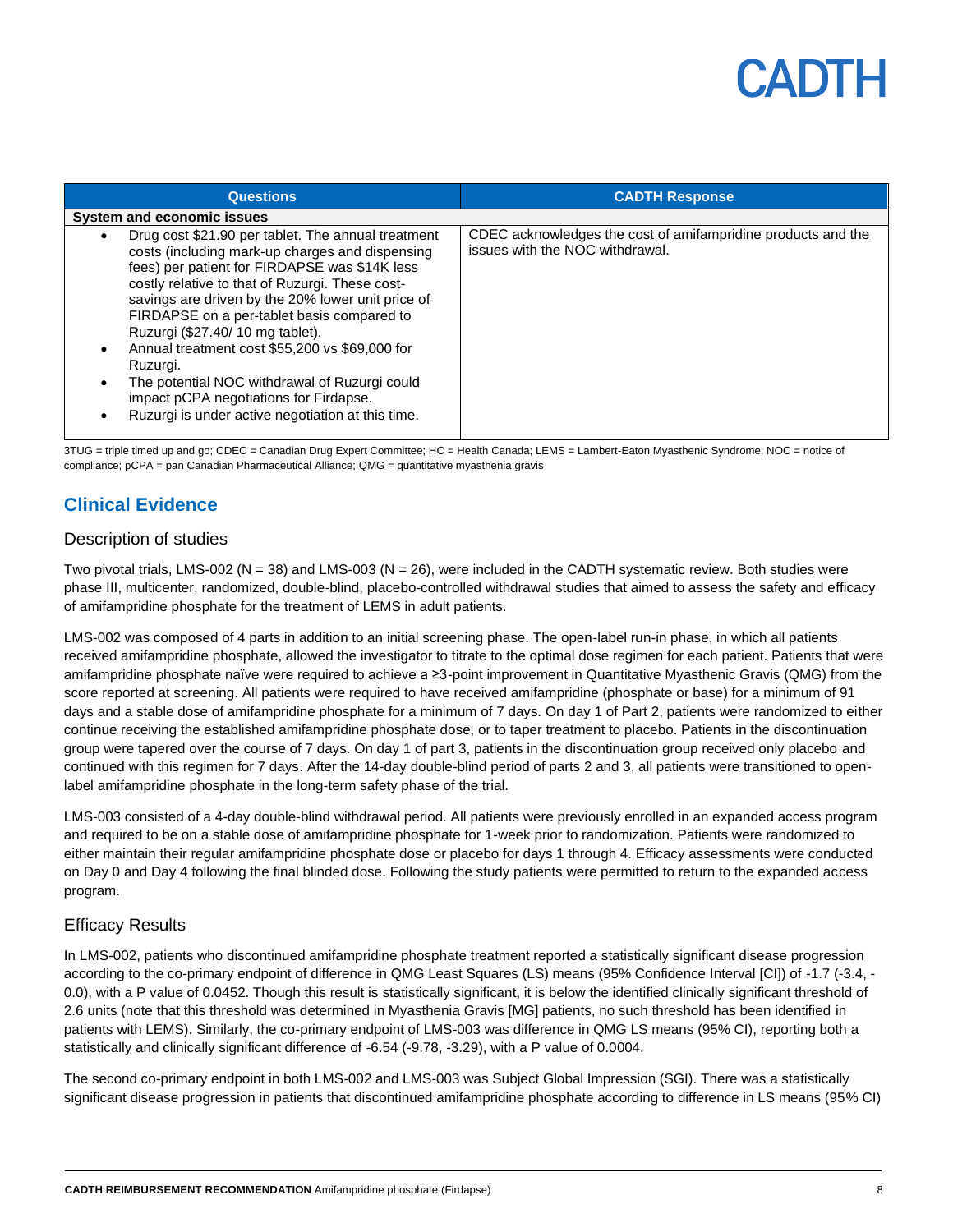in LMS-002, 1.8 (0.7, 3.0), P value of 0.0028, and in LMS-003, 2.95 (1.53, 4.38), P value of 0.0003. There was no clinically significant threshold identified for the SGI measure in LEMS patients, however the clinical expert consulted for this review considered the results to be clinically meaningful.

LMS-002 included Clinical Global Impression – Improvement (CGI-I) as the first secondary endpoint, only to be formally tested if both co-primary endpoints were statistically significant. There was a statistically significant difference in LS means (95% CI) of -1.1 (-2.1, - 0.1), P value of 0.0267, favouring amifampridine phosphate. Given the statistical significance of CGI-I, the second secondary endpoint in LMS-002, timed 25-foot walk (T25FW), was formally tested. Patients discontinuing amifampridine phosphate showed a slight numerical difference towards disease progression, however the difference in LS means (95% CI) showed no statistical difference, 8.51 (-26.77, 43.79), P value of 0.6274.

LMS-003 included only one secondary endpoint, though there was no evidence that methods for controlling multiplicity were applied and therefore definitive conclusions cannot be drawn. LMS-003 reported only post-baseline values as baseline CGI-I was not recorded, further negatively impacting the ability to interpret any apparent treatment differences. Patients in the amifampridine phosphate arm reported a post-baseline mean of 3.8 and patients in the placebo arm reported a post-baseline mean of 5.5, nominal P value based on the Wilcoxon Rank Sum Test was 0.0020.

#### Harms Results

In LMS-002, adverse events (AEs) were reported separately through the different phases of the trial. During the open-label run-in phase AEs were reported for 53 patients, including those that would eventually withdraw from the trial. AEs were reported in of treatment-naïve patients and in treatment experienced patients. The most commonly reported AEs were paresthesia (34.0%) and oral paresthesia (39.6%).

25% of patients experienced serious adverse events (SAEs) during the open-label safety extension, one of which was fatal SCLC. All but 2 were deemed by the investigator to be unrelated to the study drug, while the SAEs deemed probable to be related to the study drug were managed by dose reduction. In LMS-003, AEs were reported in 23.1% of patients receiving amifampridine phosphate and of patients in the placebo group. The most common AEs reported were muscular weakness (38.5%) and fatigue (30.8%), though these were both in the placebo group and common symptoms of LEMS progression itself, therefore there is uncertainty surrounding whether safety signals are due to treatment side effects or disease progression itself.

### Critical Appraisal

Both LMS-002 and LMS-003 were double-blind studies that employed various strategies to maintain blinding of the patients, investigator, site personnel, and sponsor personnel. However, by designing a study using a withdrawal enrichment strategy, partial unblinding was possible as patients in the placebo arm were anticipated to experience deterioration prior to amifampridine phosphate being reinstated. Unblinding in LMS-002 and LMS-003 may have biased subjective patient-assessed (e.g., SGI) and investigatorassessed (e.g., QMG, CGI-I) outcome results in favor of amifampridine phosphate.

The co-primary endpoints for both LMS-002 and LMS-003 were QMG and SGI. QMG is a measure developed for use in myasthenia gravis and includes components relating to ocular and bulbar involvement that are more relevant to myasthenia gravis and not expected to be impacted by treatment for LEMS. While the QMG was not considered a relevant assessment tool in LEMS by the clinical expert consulted by CADTH, as it was designed and validated for the assessment of MG, the components of QMG that are unrelated to LEMS would bias the results against amifampridine phosphate. The change in the QMG components that are expected to be impacted by treatment would need to be more pronounced to reach statistical significance.

Subgroup analysis based on type of LEMS (paraneoplastic versus primary autoimmune) were not performed in LMS-002 or LMS-003. LMS-003 did present results stratified by high dose (≥60 mg/day) and low dose (<60 mg/day), which can be considered a rough proxy for disease severity according to the clinical expert, though the study was not powered to detect differences in this subgroup. Whether or not the treatment effect differs between subgroups (e.g., primary autoimmune vs. paraneoplastic) identified as relevant in the CADTH review protocol remains unknown.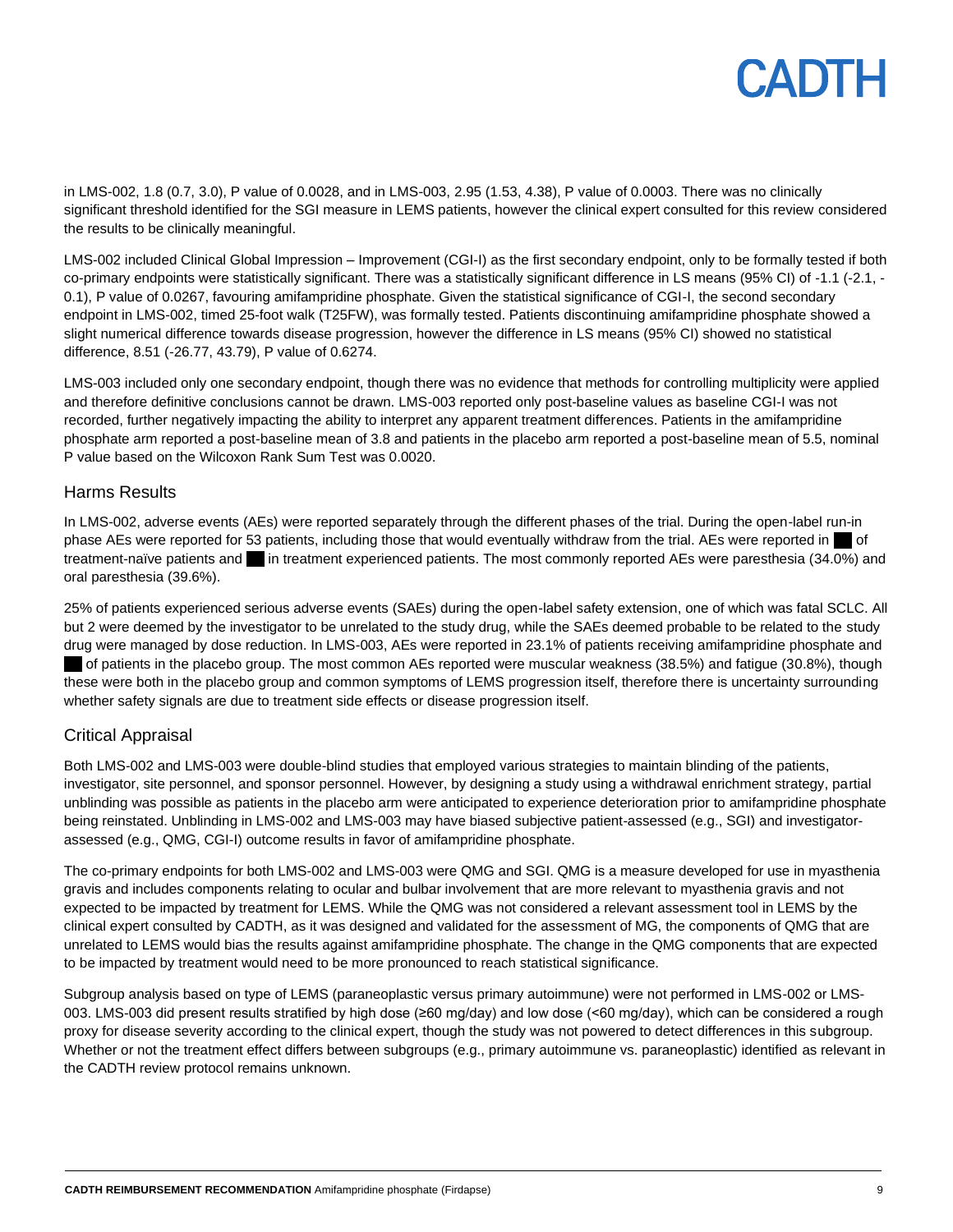The withdrawal enrichment strategy used in both LMS-002 and LMS-003 resulted in a highly selected study population of patients that were treatment-experienced and responsive to amifampridine phosphate at baseline. Aspects of the trial design resulted in a study population that exhibited a magnitude of treatment response that may not be generalizable to Canadian patients who are treatment-naive, including those who are newly diagnosed with LEMS. It should be noted, the withdrawal design lends itself to the LEMS population that includes heterogeneity among "fast" and "slow" amifampridine metabolizers, requiring the inclusion of a dose titration phase for treatment-naïve patients.

Overall, the baseline characteristics of patients in LMS-002 and LMS-003 were generally consistent with the Canadian clinical population currently treated with amifampridine phosphate. However, in LMS-002 and LMS-003, 15.8% and 23.1% of patients had paraneoplastic syndrome, respectively, likely due to the requirement for patients to have completed anti-cancer treatment at least 3 months prior to screening. This is inconsistent with the clinical population where it is estimated that 50% to 60% of patients have paraneoplastic syndrome. Patients with paraneoplastic LEMS are known to have poorer prognosis due to the underlying neoplastic condition, thus the results of LMS-002 and LMS-003 may not be representative of these patients. It is noted that the clinical expert consulted did not expect there to be major differences in treatment efficacy of amifampridine phosphate based on these subgroups of patients.

There was notable inconsistency in the 2 trials, specifically in the magnitude of change in the QMG. In LMS-002, conducted in 2011, the change was 1.7, which was below the recognized minimally important difference (MID), though this threshold has not been validated in patients with LEMS. There was also an imbalance in QMG score at the baseline assessment (6.4 vs. 5.6; difference of 0.8), possibly due to random sampling error amplified by the small sample size. When considering the small difference in QMG between treatment groups, numerically, half the change at Day 14 could potentially be explained by the unbalanced baseline value. The change in QMG was much higher at 6.5, though with a similar imbalance in baseline values, in LMS-003, which was conducted more recently in 2017. The inconsistency between trials was less pronounced in the SGI endpoint, though a smaller change was reported in LMS-002 than in LMS-003 (1.8 vs. 3.0). These differences cast some uncertainty on the treatment effect. However, since LMS-003 was conducted exclusively in the US where practice may be less variable and closer to the Canadian context, and given possible change over the past decades in patient treatment modality, this trial can be considered more generalizable to the current setting and more reliable in design.

#### Other Relevant Evidence

The sponsor evaluated the relative bioavailability of amifampridine phosphate in a randomized, crossover trial (the DAPSEL study). In this trial, the sponsors compared the formulations of amifampridine phosphate salt (in tablet formulation) with amifampridine base (in capsule formulation) to determine their relative bioequivalence. Statistical evaluation was performed for AUC(0-t) and Cmax with ANOVA and the 90% CI for the ratio of reference formulation (amifampridine phosphate salt) over the test formulation (amifampridine base) were calculated. The AUCs ratio had fallen within the pre-specified bioequivalence limits (80-125%). For the maximum plasma concentration (Cmax), the observed inferior limit exceeded the 80.0% bound and was near the 75% bound proposed for highly variable drugs, leading to regulators noting that the efficacy profiles of the formulations would not be expected to differ.

### **Economic Evidence**

| <b>Component</b>               | <b>Description</b>                                                 |
|--------------------------------|--------------------------------------------------------------------|
| Type of economic<br>evaluation | Cost-minimization analysis                                         |
| <b>Target population</b>       | Adult patients with LEMS                                           |
| <b>Treatment</b>               | Amifampridine phosphate (Firdapse)                                 |
| <b>Submitted price</b>         | Amifampridine phosphate: \$21.90 per 10 mg tablet                  |
| <b>Treatment cost</b>          | The annual cost of amifampridine phosphate is \$51,993 per patient |
| Comparator                     | Amifampridine base (Ruzurgi)                                       |
| <b>Perspective</b>             | Canadian publicly funded health care payer                         |
| Time horizon                   | One year                                                           |

### **Table 3: Cost and Cost-Effectiveness**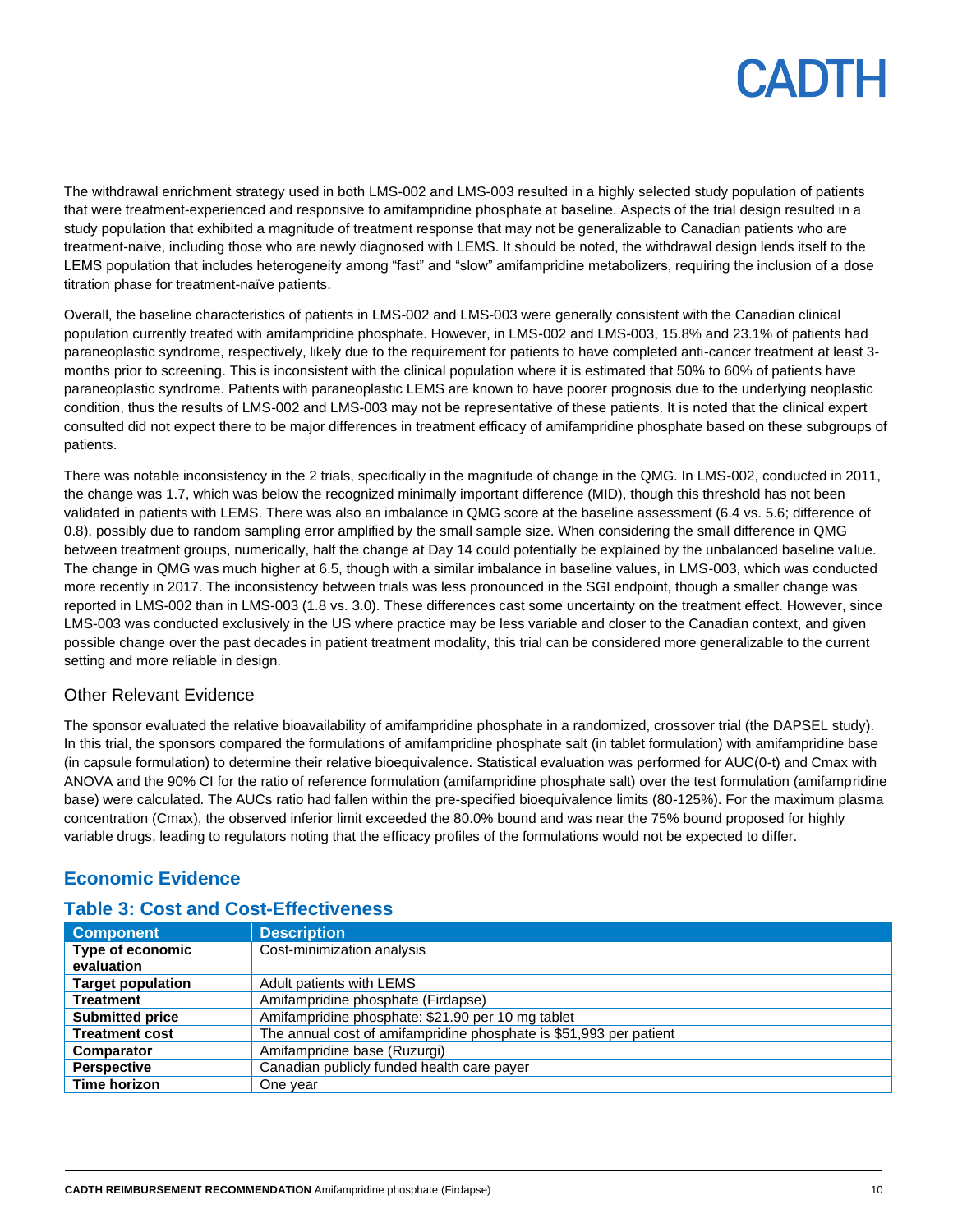| <b>Component</b>                   | <b>Description</b>                                                                                                                                                                                                                                                                                                                                                                                                                                                                                                   |
|------------------------------------|----------------------------------------------------------------------------------------------------------------------------------------------------------------------------------------------------------------------------------------------------------------------------------------------------------------------------------------------------------------------------------------------------------------------------------------------------------------------------------------------------------------------|
| Key data sources                   | Sponsor undertook a narrative comparison of amifampridine phosphate (LMS-002 and LMS-003)<br>and amifampridine base (DAPPER) and one bioequivalence study (DAPSEL)                                                                                                                                                                                                                                                                                                                                                   |
| <b>Costs considered</b>            | Drug acquisition costs, dispensing fees and mark-ups                                                                                                                                                                                                                                                                                                                                                                                                                                                                 |
| <b>Key limitations</b>             | The comparative clinical efficacy of amifampridine phosphate and amifampridine base is<br>uncertain, as the unadjusted naïve comparison was not assessed in the clinical review due to the<br>lack of supporting evidence. Naïve comparisons are associated with significant methodological<br>limitations. However, CADTH notes that the bioequivalence data suggest similarity between<br>amifampridine phosphate and amifampridine base with regards to $AUC_0$ and $C_{max}$ .                                   |
|                                    | The sponsor's analysis included markups and dispensing fees which were inappropriately<br>estimated and thus, over-estimated the cost-savings associated with amifampridine phosphate<br>compared to amifampridine. CADTH reanalysis excluded markup and dispensing fees.                                                                                                                                                                                                                                            |
|                                    | Amifampridine base was recently withdrawn from the market. As such, the most appropriate<br>comparator is BSC. No information on the relative effectiveness or cost-effectiveness of<br>amifampridine phosphate with BSC was submitted to CADTH. As such, in the absence of<br>comparative evidence, the cost-effectiveness of amifampridine phosphate is highly uncertain. If<br>an agreement is reached on amifampridine base, the presence of a confidential price would<br>impact any comparative cost findings. |
| <b>CADTH reanalysis</b><br>results | In CADTH reanalysis, when removing markup and dispensing fees, treatment with amifampridine<br>phosphate resulted in estimated annual cost-savings of \$13,058 per patient compared with<br>amifampridine base.<br>No assessment of the cost-effectiveness of amifampridine phosphate with BSC could be<br>undertaken. Amifampridine phosphate costs between \$11,990 and \$63,948 per patient each year.                                                                                                            |

BSC = best supportive care; LEMS = Lambert-Eaton myasthenic syndrome

### Budget Impact

CADTH identified the following limitations with the sponsor's submission: uncertainty in currently funded treatments for LEMS, uncertainty in market uptake of amifampridine phosphate and uncertainty in availability and relative dosing of amifampridine base.

CADTH revised the sponsor's base case by removing all market share for amifampridine base. Although the sponsor's BIA suggested budgetary savings, based on CADTH reanalysis, the three-year budget impact associated with the reimbursement of amifampridine phosphate is expected to be \$7,829,989 (year 1: \$2,417,345, year 2: \$2,450,841, and year 3: \$2,961,803 in year 3).